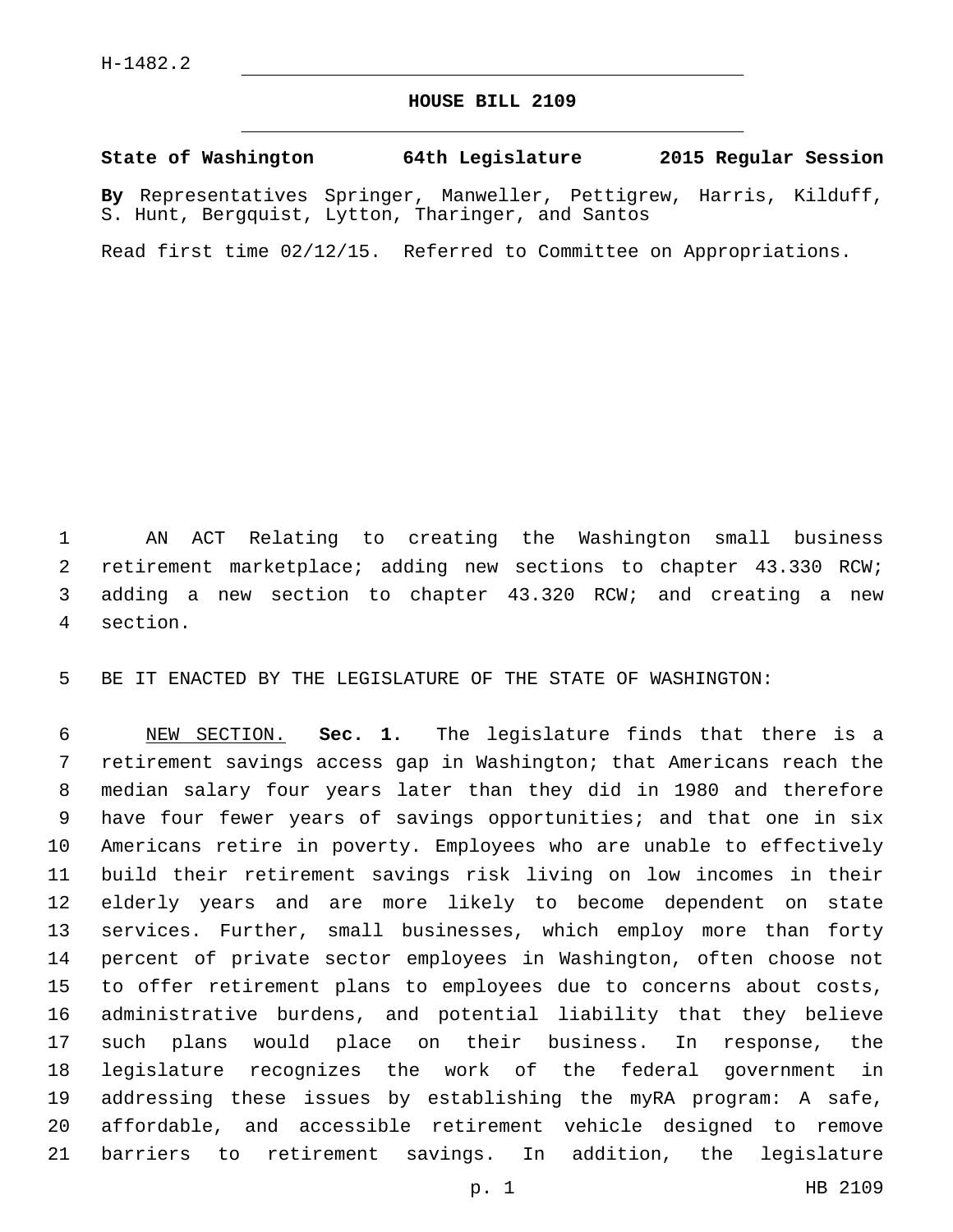recognizes that many private financial services firms in Washington currently offer high quality retirement options for small businesses 3 and their employees.

 The Washington small business retirement marketplace is the most effective, efficient, and sustainable way to promote increased retirement savings in the state of Washington. The Washington small business retirement marketplace will remove barriers to entry into the retirement market for small businesses by educating small employers on plan availability and promoting, without mandated participation, qualified, low-cost, low-burden retirement savings vehicles and myRA. The marketplace furthers greater retirement plan access for the residents of Washington while ensuring that individuals participating in these retirement plans will have all the protections offered by the employee retirement income security act. Further, the Washington small business retirement marketplace will not pose any significant financial burden upon taxpayers. The Washington small business retirement marketplace will be the best way for Washington to close the retirement savings access gap, protect the fiscal stability of the state and its citizens well into the future, and further cement its place as a national leader in 21 retirement and investor promotion and protection.

 NEW SECTION. **Sec. 2.** The definitions in this section apply throughout this subchapter unless the context clearly requires otherwise.

 (1) "Balanced fund" means a mutual fund that has an investment mandate to balance its portfolio holdings. The fund generally includes a mix of stocks and bonds in varying proportions according 28 to the fund's investment outlook.

 (2) "Eligible employer" means a person engaged in a business, an industry, a profession, a trade, or any other entity that is registered with the Washington state department of revenue, and satisfies the requirements to participate in the Washington small 33 business retirement marketplace.

 (3) "Enrollee" means any employee who is enrolled in an individual retirement account offered by an eligible employer through the Washington small business retirement marketplace.

 (4) "myRA" means the myRA retirement program administered by the United States department of treasury that is available to all employers and employees with no fees or no minimum contribution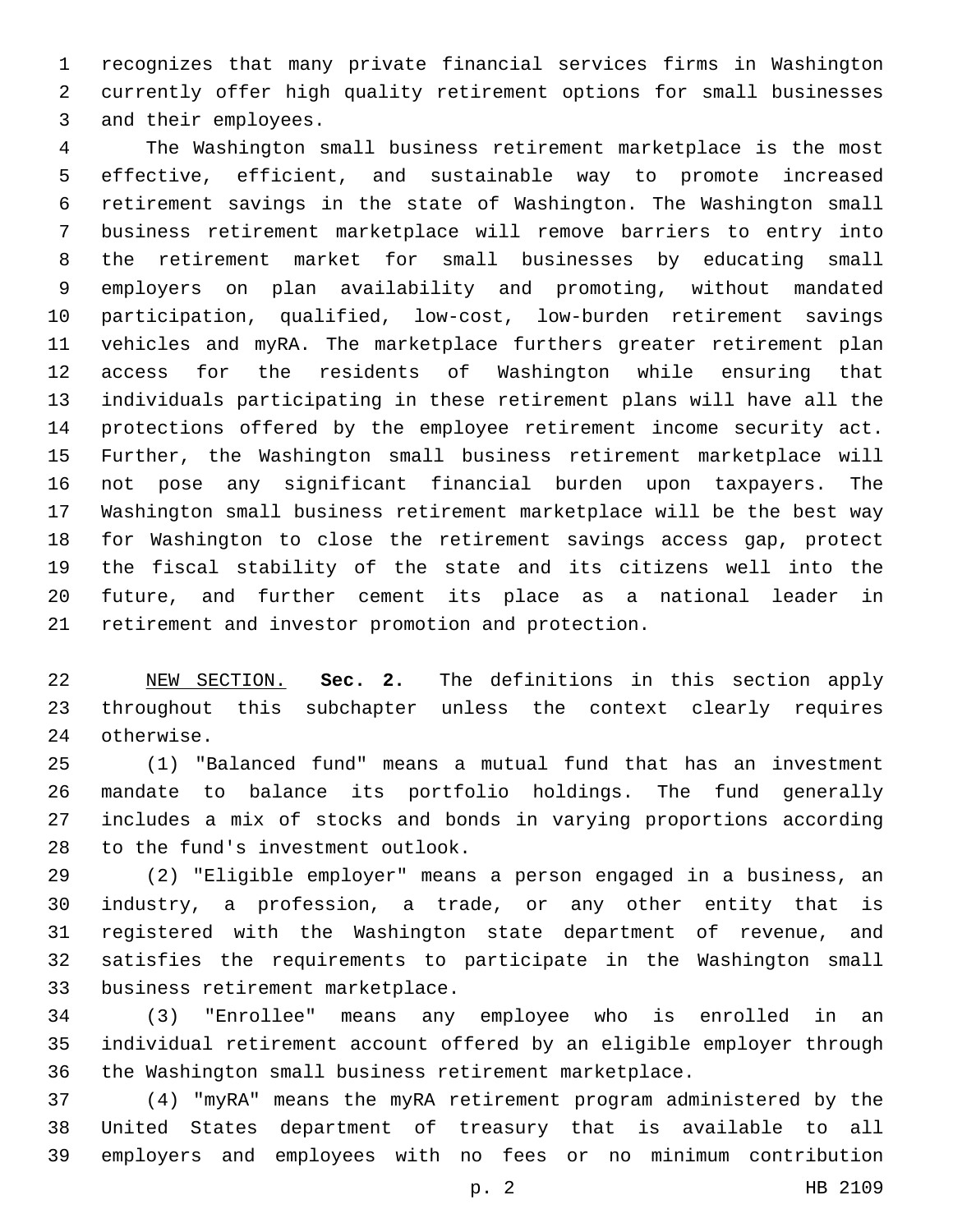requirements. A myRA is a Roth IRA option and investments in these accounts are backed by the United States department of treasury.

 (5) "Participating employer" means any eligible employer with employees enrolled in individual retirement accounts offered through the Washington small business retirement marketplace.

 (6) "Qualified default investment alternative" means types of investments identified by the federal internal revenue service for employees who do not make an investment choice or are automatically 9 enrolled in a retirement plan.

 (7) "Qualified employee" means those workers who are defined by the federal internal revenue service to be eligible to participate in 12 a specific retirement plan.

 (8) "Qualifying plans" means retirement plan options offered by private sector financial services firms that meet the requirements of this subchapter to participate in the marketplace, and myRA.

 (9) "Target date or similar fund" means a hybrid mutual fund that automatically resets the asset mix of stocks, bonds, and cash equivalents in its portfolio according to a selected time frame that is appropriate for a particular investor. A target date is structured 20 to address a projected retirement date.

 (10) "Washington small business retirement marketplace" or "marketplace" means the retirement savings program created to connect eligible employers and their employees with qualifying plans to 24 increase retirement savings.

 NEW SECTION. **Sec. 3.** (1)(a) The Washington small business retirement marketplace is created. The director shall contract with a private sector entity to establish a program that connects eligible employers with qualifying plans. The program must: (i) Establish a protocol for reviewing and approving the qualifications of private sector financial services firms that seek to participate in the marketplace; (ii) design and operate an internet web site that includes information about how eligible employers can participate in the marketplace; (iii) develop marketing materials about the marketplace that can be distributed electronically, posted on agency web sites that interact with eligible employers, or inserted into mail from the department of revenue, department of labor and industries, employment security department, the office of minority and women's business enterprises, department of licensing, and secretary of state's division of corporations; (iv) identify and

p. 3 HB 2109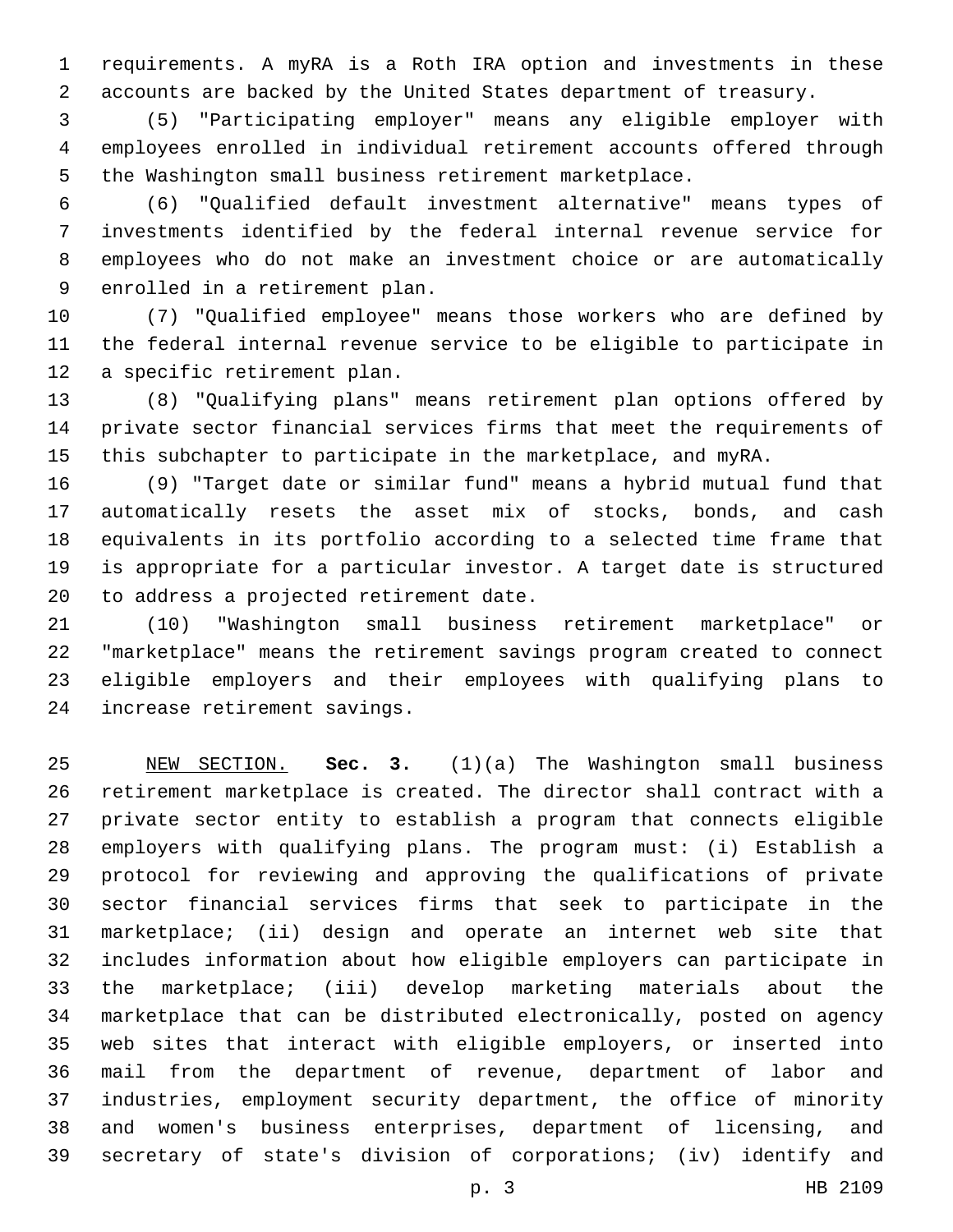promote existing federal and state tax credits and benefits for employers and employees that are related to encouraging retirement savings or participating in retirement plans; and (v) promote the benefits of retirement savings and other information that promotes financial literacy. The director may consult with the Washington state department of retirement systems, the Washington state investment board, and the department of financial institutions in 8 designing and managing the marketplace.

 (b) In addition to any appropriated funds and program fees, the department may use private funding sources, including private foundation grants, to pay for marketplace expenses. On behalf of the marketplace, the department shall seek federal and private grants and is authorized to accept any funds awarded to the department for use 14 in the marketplace.

 (2)(a) Only self-employed individuals, sole proprietors, and employers with fewer than one hundred qualified employees at the time of enrollment, are eligible to participate in the marketplace. Prior to connecting any eligible employer with a qualifying plan in the marketplace, the director shall design a plan for the operation of the marketplace. The marketplace must approve at least three types of plans for eligible employer participation: (i) A SIMPLE IRA-type target date or other similar fund, with asset allocations and maturities designed to coincide with the expected date of retirement; (ii) a SIMPLE IRA-type balanced fund; and (iii) myRA.

 (b) The marketplace may offer a minimum of two product options for the target date or other similar fund and a minimum of two product options for the balanced fund. The options must include: (i) A SIMPLE IRA-type program or other internal revenue service approved employer plan that provides for employer contributions to participating enrollee accounts; and (ii) a payroll deduction individual retirement account type program or workplace-based individual retirement accounts open to all workers in which the employer does not contribute to the employees' accounts.

 (c) The products must meet federal law or regulation for the plans. A range of investment options must be provided to meet the needs of investors with various levels of risk tolerance and various ages. The director shall select the product options offered on the marketplace and may add or remove product options to best meet the needs of enrollees.39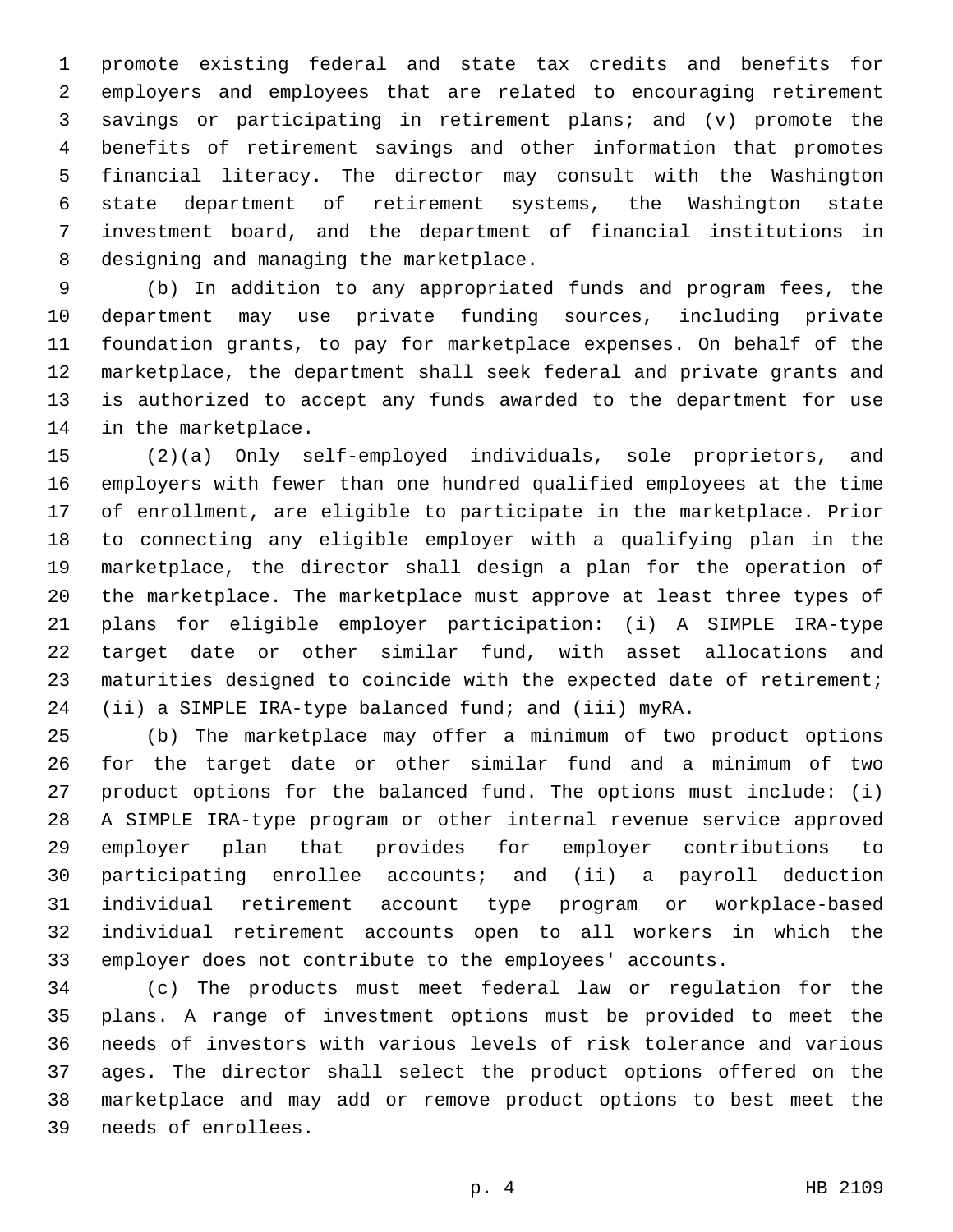(d) The director shall approve a plan for the structure and operation of the marketplace based on recommendations of the entity retained pursuant to subsection (1) of this section.

 (e) The plans and accounts must include the option for enrollees to roll pretax contributions into a different individual retirement account or another eligible retirement plan after ceasing participation in a plan approved by the Washington small business 8 retirement marketplace.

 NEW SECTION. **Sec. 4.** (1) Participation in the Washington small business retirement marketplace is completely voluntary.

 (2) Qualifying plans selected by the department to offer products on the marketplace may not charge enrollees more than one hundred basis points in total annual fees, and must provide information about their plan's historical investment performance. Prior to approving a product to be offered on the marketplace, the department must receive verification from the department of financial institutions pursuant to section 9 of this act that each qualifying plan meets the 18 requirements of this section.

 (3) Enrollment in any plan offered in the marketplace is not an entitlement and the legislature may modify or terminate the 21 marketplace and the products offered.

 NEW SECTION. **Sec. 5.** The director shall adopt rules necessary to allow the marketplace to operate as authorized by this subchapter. As part of the rule development process, the director shall consult with organizations representing private sector employers, private sector employees, private and nonprofit sector retirement plan administrators and providers, and any other individuals or entities that the director determines relevant to the development of an effective and efficient method for operating the marketplace.

 NEW SECTION. **Sec. 6.** The department shall not expose the state of Washington as an employer or through administration of the marketplace to any potential liability under the federal employee retirement income act of 1974. As such, the department is specifically prohibited from offering and operating a state-based retirement plan for businesses or individuals who are not employed in the state of Washington.